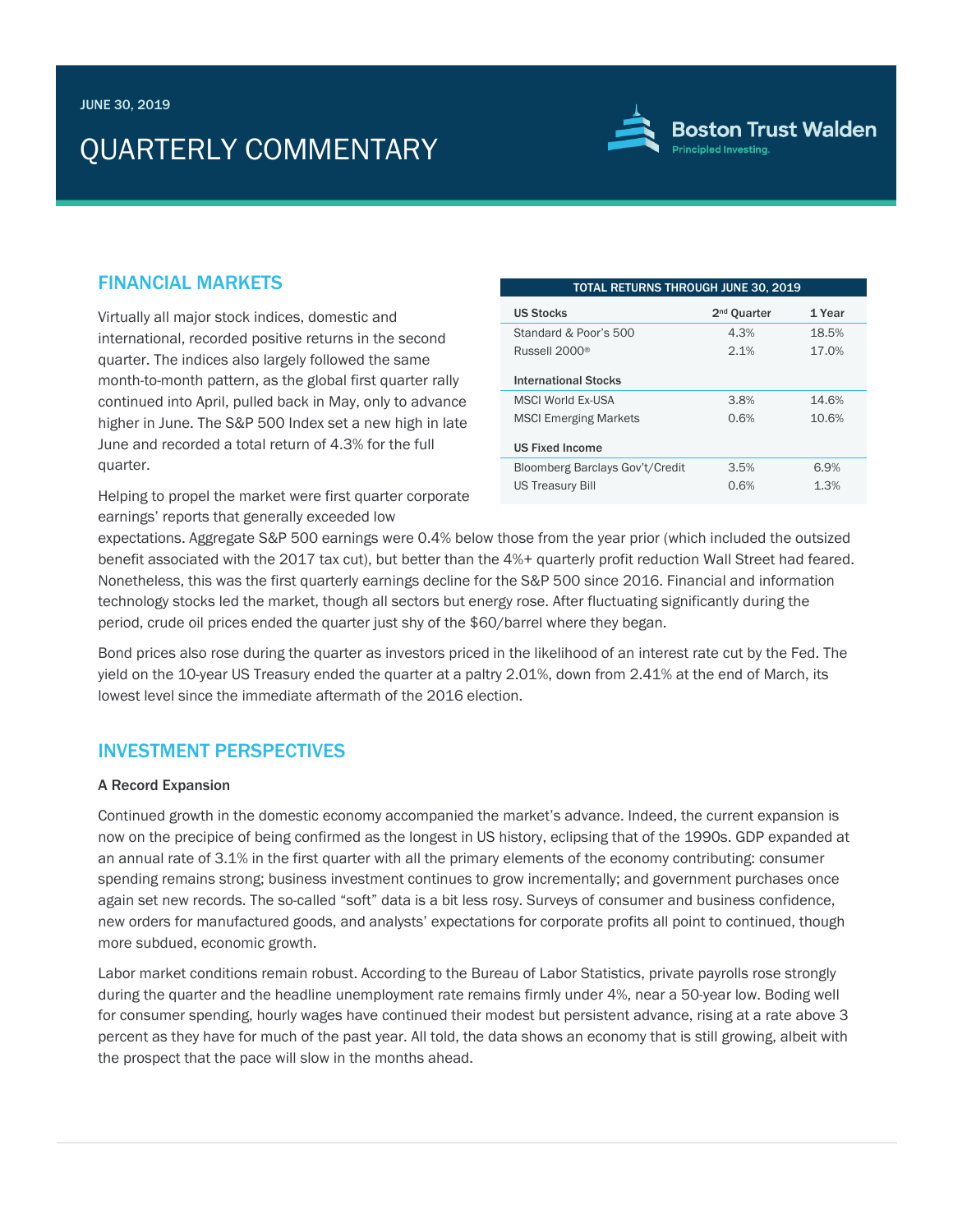## Global Risks

The US economy has shown impressive stamina during the last ten years. Of course, despite the evident underlying strength, risks remain. The primary culprits are, we believe, global in nature. Renewed tensions in the Middle East, most prominently the Saudi-led war in Yemen and the troubling deterioration in US-Iran relations, have the potential to impede global growth via a disruption in oil supplies. In the UK, there is still no pathway to Brexit. Matters there have been further complicated by the need to replace Theresa May as prime minister. While the initial push for Brexit largely originated from immigration-related politics and a widespread sense of frustration with European Union governance, the economic ramifications are profound. Over 40% of UK GDP is comprised of global trade – including over 20% with the European Union alone – highlighting the potential for local economic disaster should the parties fail to agree to a carefully planned process for Brexit ahead of the October deadline.

US-centric developments also bear watching. In late May, President Trump threatened to impose escalating tariffs on all goods coming from Mexico if their government didn't stem the flow of migrants. Coming on the heels of a trade accord with both Mexico and Canada, the threat caught investors off guard. Hefty blanket tariffs could endanger the obvious economic synergies between the US and Mexico. Our southern neighbor is not only our second largest trading partner, but party to highly developed supply chains with components and finished goods (e.g. autos, electronics, and appliances) shuffling back and forth across the border throughout production. Thankfully, the President backed off from the prospective tariffs only weeks later, helping to fuel the market's June resurgence.

Threats to levy new tariffs on other imports, including those from the EU, Canada, and India, have also been in the headlines in recent months, sometimes causing market gyrations. The stock market's seesaw performance during the quarter, however, can be most closely linked to the ebb and flow of US-China trade talks. Stretching back to previous quarters, the market has rallied when a deal has appeared on the horizon only to fall (as it did in May) when prospects for a deal dimmed. Optimism was renewed in June as the Trump Administration put \$300 billion of prospective tariffs on indefinite hold and the counterparties looked to restart negotiations at the G20 conference. Importantly, this round of talks does not include a self-imposed deadline. With the 2020 election looming, the current truce could be longstanding; status quo is often a positive in the eyes of economists and investors.

"Free trade" has been part and parcel of the rising global economic tide of the past forty years and has contributed greatly to the fortunes of US investors. Leveraging the free flow of capital, labor, and supply chains is a core competency of successful multinational corporations (including many holdings across our investment strategies). That said, the engine of the US economy remains predominantly domestic. As the chart shows, total trade with China accounts for only 3.4% of US economic output, while trade with all our global partners combined accounted for only one fifth of the \$20.5 trillion US GDP in 2018.



Market observers are right to monitor bilateral trade

skirmishes and other impediments to global business, but it is also appropriate to view those disruptions in the context of the broader US economy. Absent a full-scale trade war, the US economy is likely to continue its current growth path.